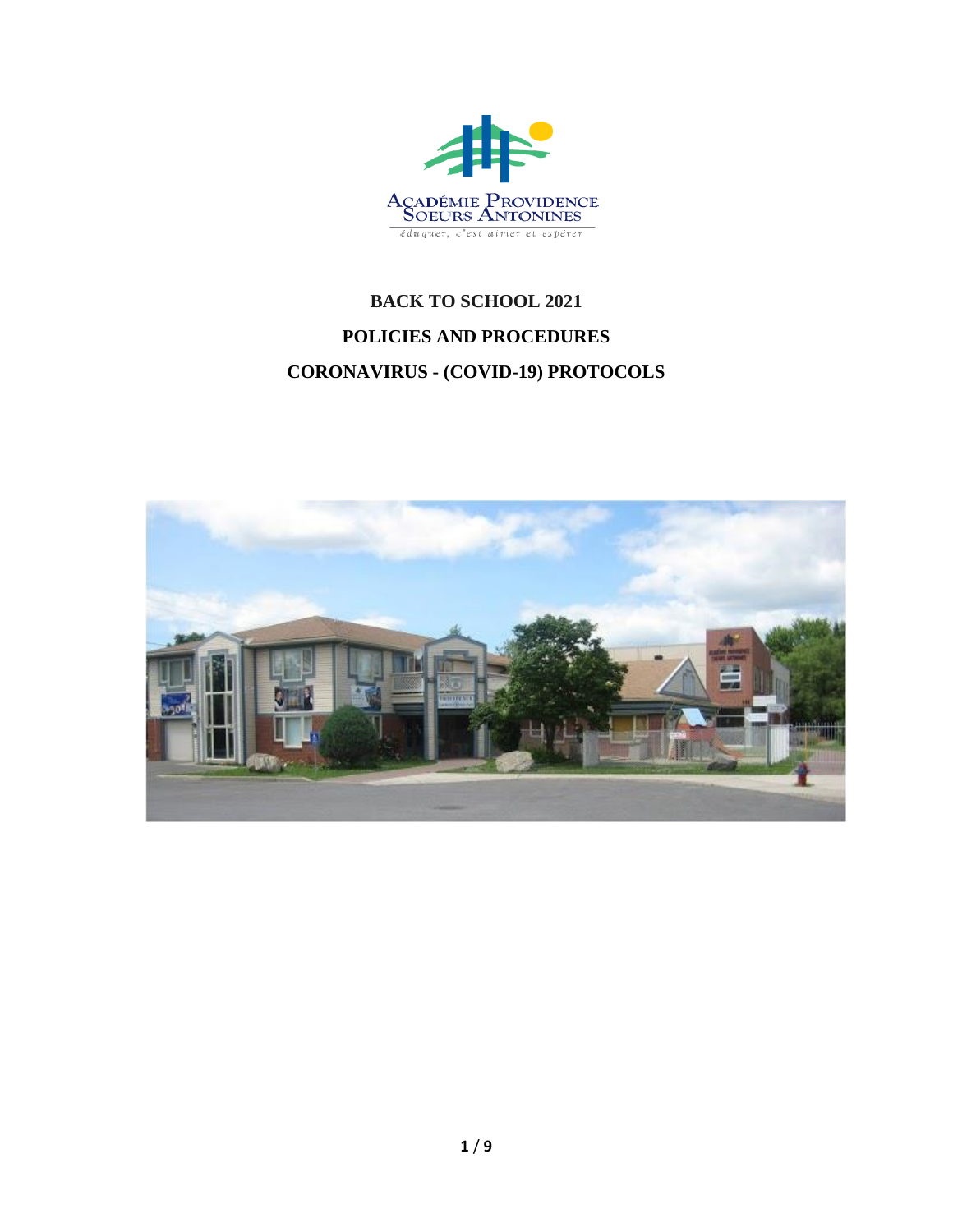## **Introduction**

The guidance provided in this document is intended to put in place new preventive policies and procedures for a safe reopening of The Providence Academy for the 2021-2022 school year and has been developed with reference to the **Guide COVID-19: Health, Safety and Operational guidance for schools (2021-2022)** which the introduction is: "This document constitutes a return to school direction issued by the Ministry of Education and approved by the office of the Chief Medical Officer of Health for the purposes of regulations made under the [Reopening Ontario \(A](https://www.ontario.ca/laws/statute/20r17)  [Flexible Response to COVID-19\) Act, 2020.](https://www.ontario.ca/laws/statute/20r17)" under the following principles:

- providing a safe and healthy school environment for students, teachers and staff;
- providing a consistently high-quality education for every student;
- addressing potential gaps in student learning, mental health and well-being, arising from the school closures in the past two years;
- maintaining close communications with and respecting the opinions and authority of parents and reducing barriers to returning to work.

#### **Preschool, Elementary and Intermediate School**

The Providence Academy will reopen with conventional in-person delivery of teaching and instruction, in class five days a week, with enhanced health and safety protocols. Online classes will be limited for the cases tested positive.

Students will remain in one cohort for the full day, including recess and lunch. Cohorted classes will stay together, with their teacher and supervisors (minimum of teachers possible). Students can expect to see changes in the timing of recesses, lunches, and bathroom breaks as they are staggered to support cohorting.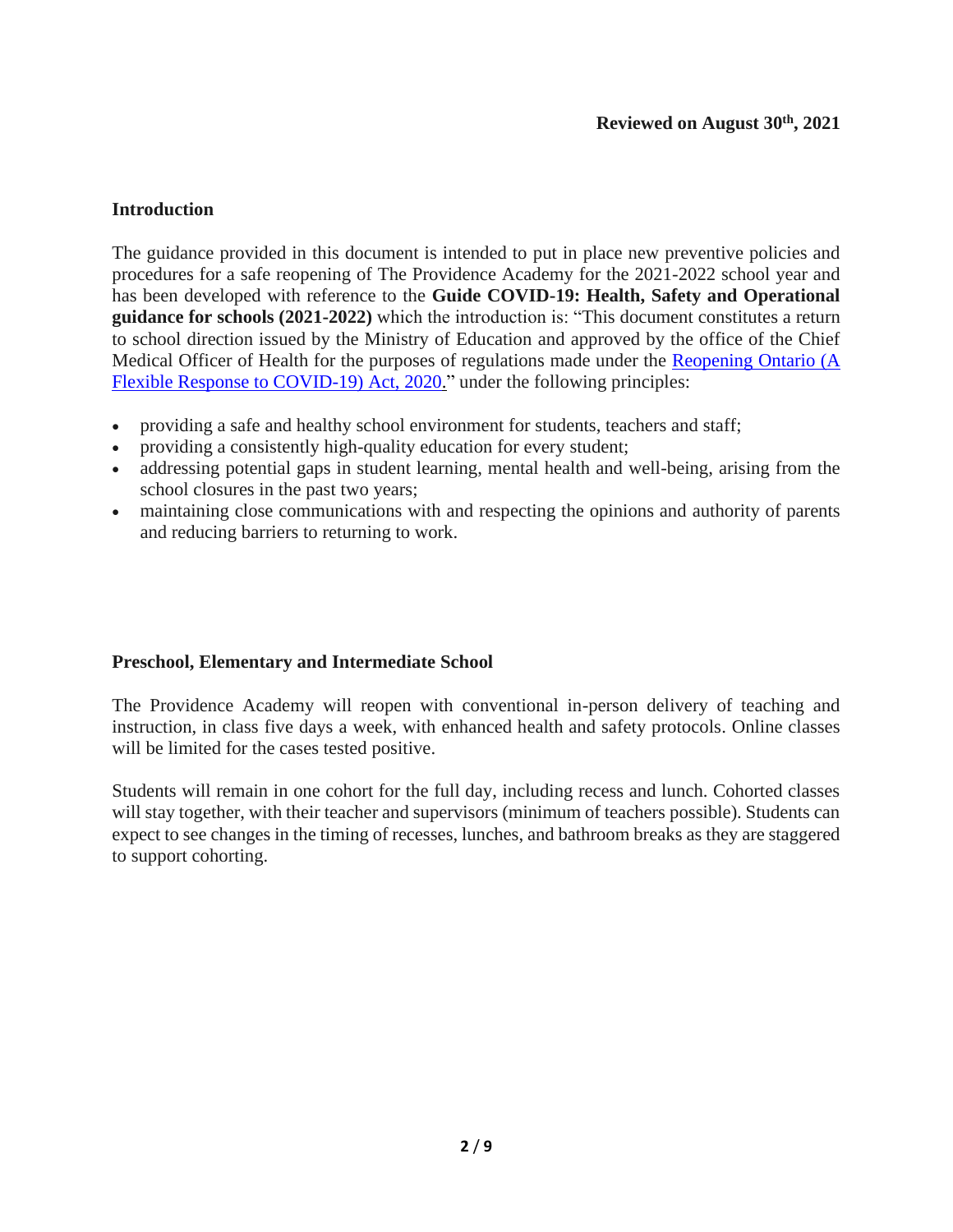## **School Reopening During Covid-19**

## **Self-Screening / Before Leaving Home**

- All staff and students must self-screen **every day** before attending school.
- Parents must fill the Self-screening form and submit it to school every morning. There will be daily access to this form on Teams of your child. If the form is not submitted, the student cannot enter the school.
- If a student or staff member is experiencing any symptoms COVID-19, they must stay home and seek testing and appropriate medical attention.
- All staff and students who are experiencing new or worsening symptoms consistent with COVID-19 must not attend school and should seek appropriate medical attention as required, including getting tested at a COVID-19 testing center.
- Staff and students feeling sick should remain at home while waiting for test results.
- If a symptomatic individual receives a positive test for COVID-19, they should continue to remain in isolation at home and follow the directions of their local Public Health unit.

## **Arrival Time**

- The entrance to the Academy will be through the main school gate **ONLY**; no one is allowed to enter through the Daycare door. The entrance will be as follow:

8:00 am: Arrival of students whose last names start with A to J 8:10 am: Arrival of students whose last names start with K to Z

- All students and staff of the Academy will undergo active screening every morning. They must disinfect their hands at the entrance and the person responsible for reception will take their temperature. If the temperature is  $37.7 \degree$  C or above, the student or staff cannot enter the school.
- After the screening, students either go out carrying their bags to the playground (during good weather) or go down to the gymnasium (during bad weather).
- 8:20 am: Students will go in class with their teachers, while respecting the social distancing. Prayer and announcements will be made on Teams.
- 8:30 am: Courses begin.
	- ❖ We highly insist that students arrive at school on time and follow the procedures. But, in case of an emergent delay, latecomers should wait in the car with their parent who calls the school to make sure that a staff member is ready to welcome the child.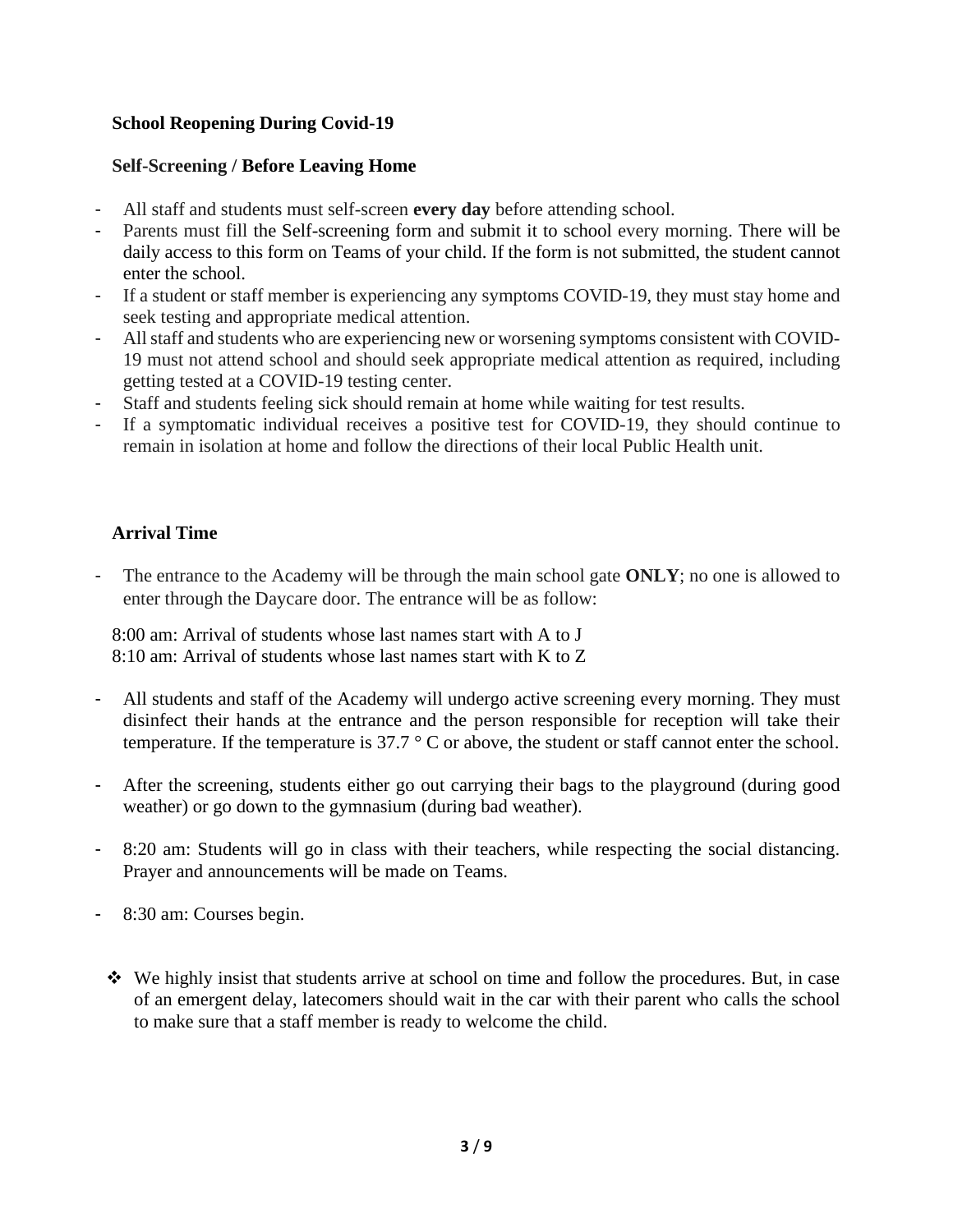## **Masks**

## **Students**

- Students in kindergarten are encouraged but not required to wear non-medical or cloth masks in indoor spaces.
- All students from Kintergarden till Grade 8 are required to bring **2 masks** (non-medical or cloth masks) **in 2 bags (ziplock)**, washed and well cleaned. One mask will be worn as soon as they enter the school and the other will be used in case the first one has to be changed.
- Students will be required to wear the mask indoors in school, including in hallways and during classes. Outdoor times, recess or the individual work in the classroom (if the teacher allows) can be used as opportunities for the students to take off their masks.

## *Teachers and Staff*

All teachers and staff will wear medical masks and eye protection (face shield). All school-based staff will be required to wear masks.

## **Cohorting**

Cohorting refers to the practice of keeping students together in a small group throughout the school day, with limited exposure to multiple teachers or a wide variety of classmates.

Cohort 1: Kindergarten – JK and SK

Cohort 2: Grade  $1 \rightarrow$  Grade 3

Cohort 3: Grade  $4 \rightarrow$  Grade 8

 **School's Circulation:** Only one-way use of hallways and stairs will be permitted.

 ---------------------------------------------------------------------------------------- ------------------------------------------------------------------- ------------------------------------- ---------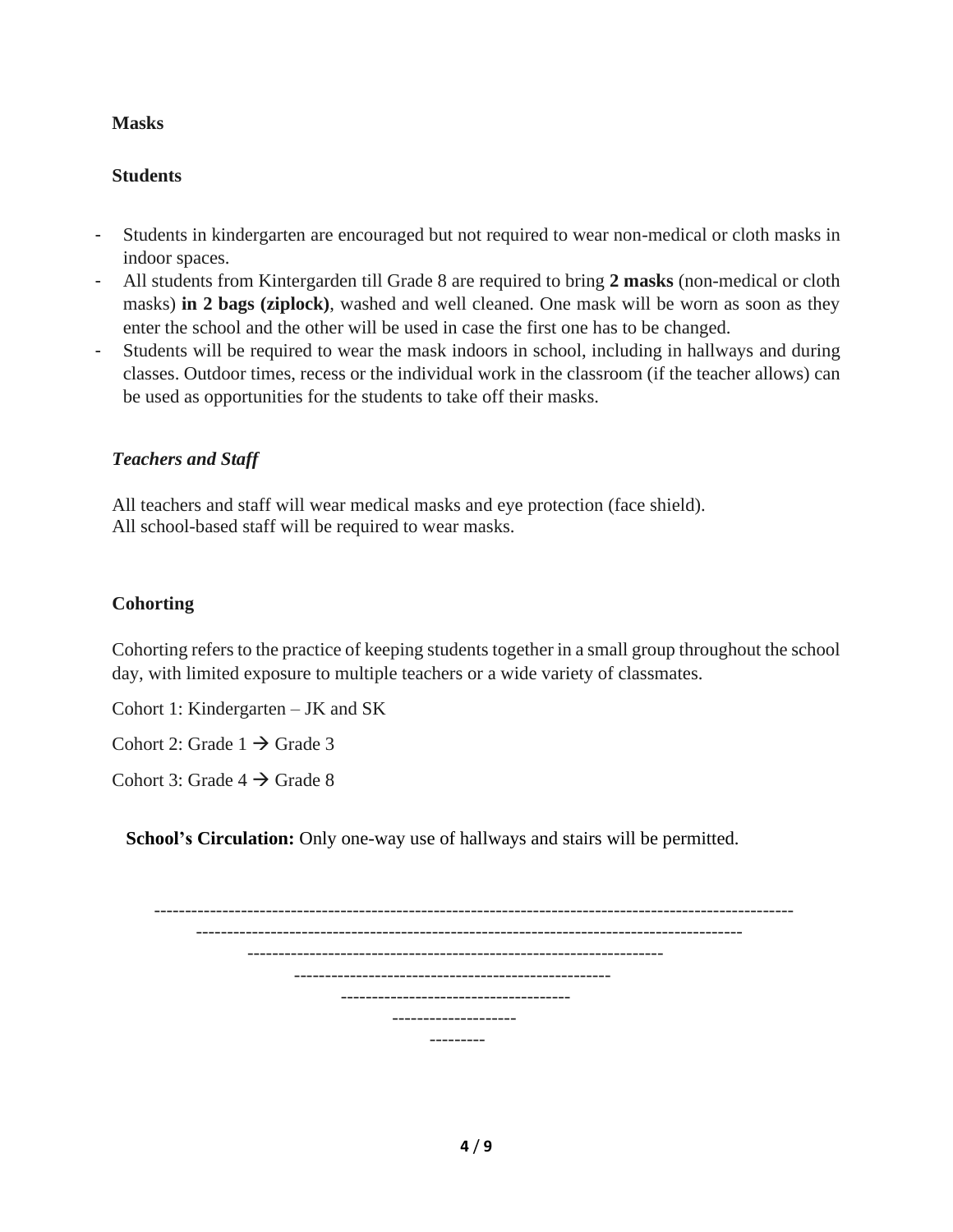## **Restroom Routine, Disinfection and Hand Hygiene**

- The Providence Academy will ensure that restrooms are cleaned frequently and that there is always an adequate supply of soap.
- There will be regular scheduled bathroom and hand hygiene breaks during the day to stagger use of restrooms and monitor physical distancing. Individual students will not be prevented from accessing restrooms, at any time, as needed.

| Class             | Restroom routine and disinfection |
|-------------------|-----------------------------------|
| JK and SK         | 10:00 am, 12:00 pm and 2:00 pm    |
| Grade 1           | 9:15 am, $11:45$ am and $1:10$ pm |
| Grade 2           | 9:30 am, 11:55 am and 1:30 pm     |
| Grade 3           | 9:45 am, 12:05 pm and 1:45 pm     |
| Grade 4           | 10:15 am, 12:10 pm and 2:00 pm    |
| Grade 5           | 10:30 am, 12:20 pm and 2:30 pm    |
| Grades 6, 7 and 8 | 10:45 am, 12:25 pm and 2:45 pm    |

- Hand hygiene and disinfection will be incorporated into the daily schedule at regular intervals during the day, especially before and after eating food and using the washroom.
- Hand sanitizer will be available at the entrance and exit of the school and in all the classrooms.

## **Physical Distancing**

- The Academy will promote as much distancing as possible between students, between students and staff and between staff members.
- The Academy has removed all the unnecessary furniture and place desks with as much distancing as possible. All desks are facing forward rather than in circles or groupings.

#### **Snack and Lunch**

- Students will eat snack and lunch in their classroom with their cohort to ensure the minimum contact possible.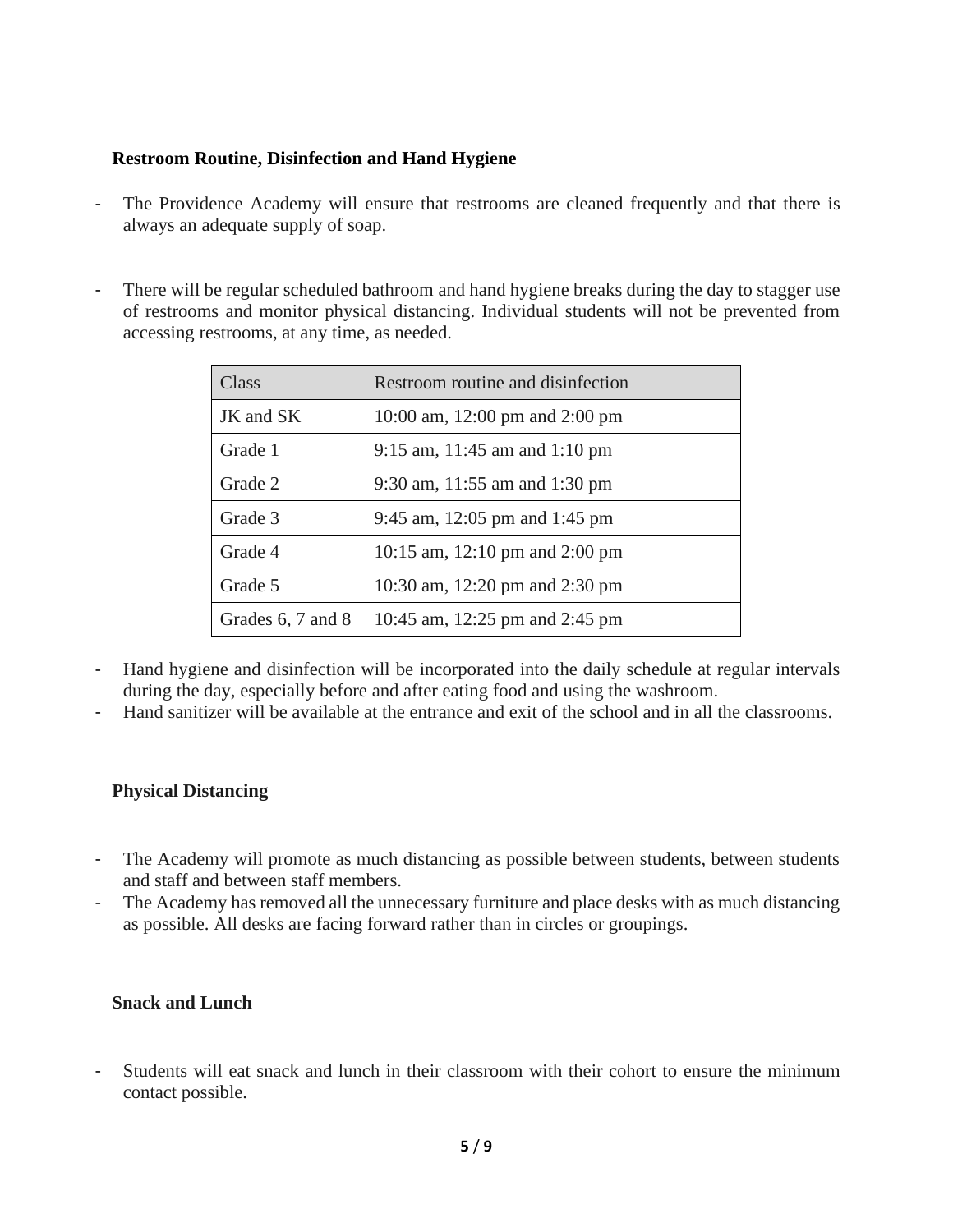- If weather permits, students can eat their lunch outside.
	- With respect to eating and drinking at school, it is expected that:
		- Staff and students will perform proper hand hygiene before and after eating.
		- Students will have their own individual meal or snack. No sharing is possible.
		- Students will be required to bring their own water bottle that is labeled, kept with them during the day and not shared.
		- Water bottles will be required to be filled rather than students and staff drinking directly from the water fountains.
		- Microwave use will not be permitted.
		- The cook at the Academy will do her best to be creative with her cold meals.

## **End of Day Departure**

- In order to ensure physical distancing, the school's departure schedule will be as follow:

| Days of the week   | Hours              | <b>Classes</b>          | Location               |
|--------------------|--------------------|-------------------------|------------------------|
| Monday to Thursday | $3:15 \text{ pm}$  | JK and SK               | Gate of the schoolyard |
|                    | $3:30 \text{ pm}$  | Grades 1, 2 and 3       | Gate of the schoolyard |
|                    | $3:35$ pm          | Grades 4, 5, 6, 7 and 8 | School's main gate     |
|                    |                    |                         |                        |
| Friday             | $12:40 \text{ pm}$ | JK and SK               | Gate of the schoolyard |
|                    | $12:45 \text{ pm}$ | Grades 1, 2 and 3       | Gate of the schoolyard |
|                    |                    |                         |                        |

- Parents must be present in front of the schoolyard gate while respecting the social distance and wearing a mask.

#### **Parents' Meetings and Visitors**

During the first trimester, all the parents' meetings and the visits will be made virtually on Microsoft Bookings, Teams, or Zoom.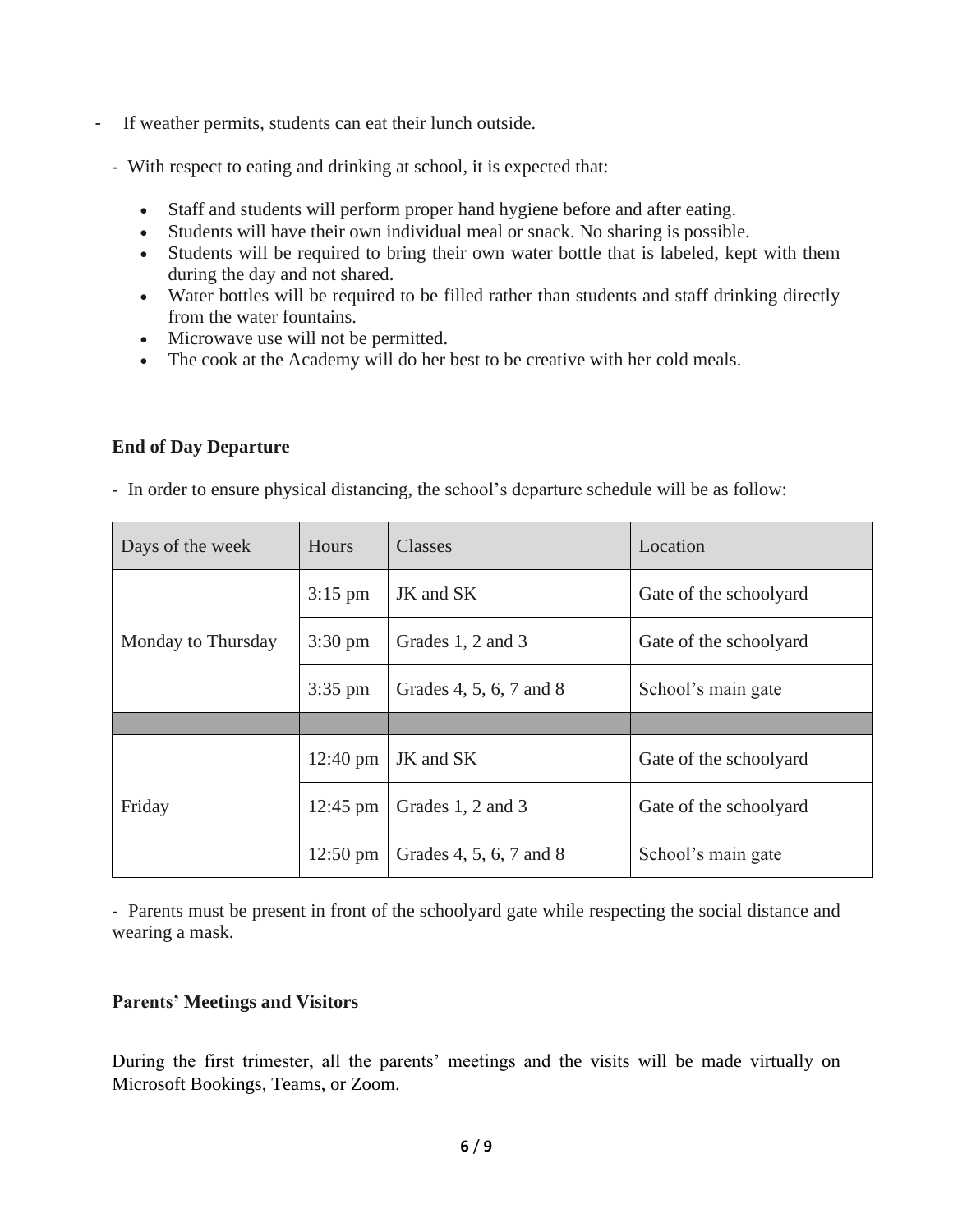## **Field Trips**

The Academy might plan field trips following the relevant provincial requirements under the *[Reopening Ontario Act,](https://www.ontario.ca/laws/statute/20r17)* while respecting cohorting and physical distancing measures.

#### **Training**

Staff will be provided with a full day of training on the health and safety protocols and required adaptations before the school year begins.

#### **Orientation**

- The first weeks of school will be orientation weeks.

#### **School Assemblies**

School assemblies will be done by cohort, aligned with public health guidance and direction.

#### **Extracurricular Activities**

| <b>Activities</b>             | <b>Teacher</b>       |  |
|-------------------------------|----------------------|--|
|                               | Charbel Karam        |  |
| <b>Piano</b>                  | Lioubov Akkawi       |  |
|                               | Maya Dib             |  |
|                               | Ursula Schultz       |  |
| <b>Guitar</b>                 | <b>Tony Komery</b>   |  |
| <b>Visual art</b>             | <b>Rana Chamoun</b>  |  |
| <b>Robotic</b>                | Thierry Djungu-Sungu |  |
| <b>Violin</b>                 | Ursula Schultz       |  |
| <b>Folkloric dance</b>        | <b>Tony Yazbek</b>   |  |
| <b>Choir</b>                  | Maya Dib             |  |
| <b>International language</b> | Anaïd Mandujano      |  |
| (Spanish)                     |                      |  |
| <b>International language</b> | Cici Wang            |  |
| (Mandarin)                    |                      |  |
| <b>Karate</b>                 | Dan Chambers         |  |
| <b>Gymnastic</b>              | Francisca Filleul    |  |
| <b>Classic dance</b>          | Francisca Filleul    |  |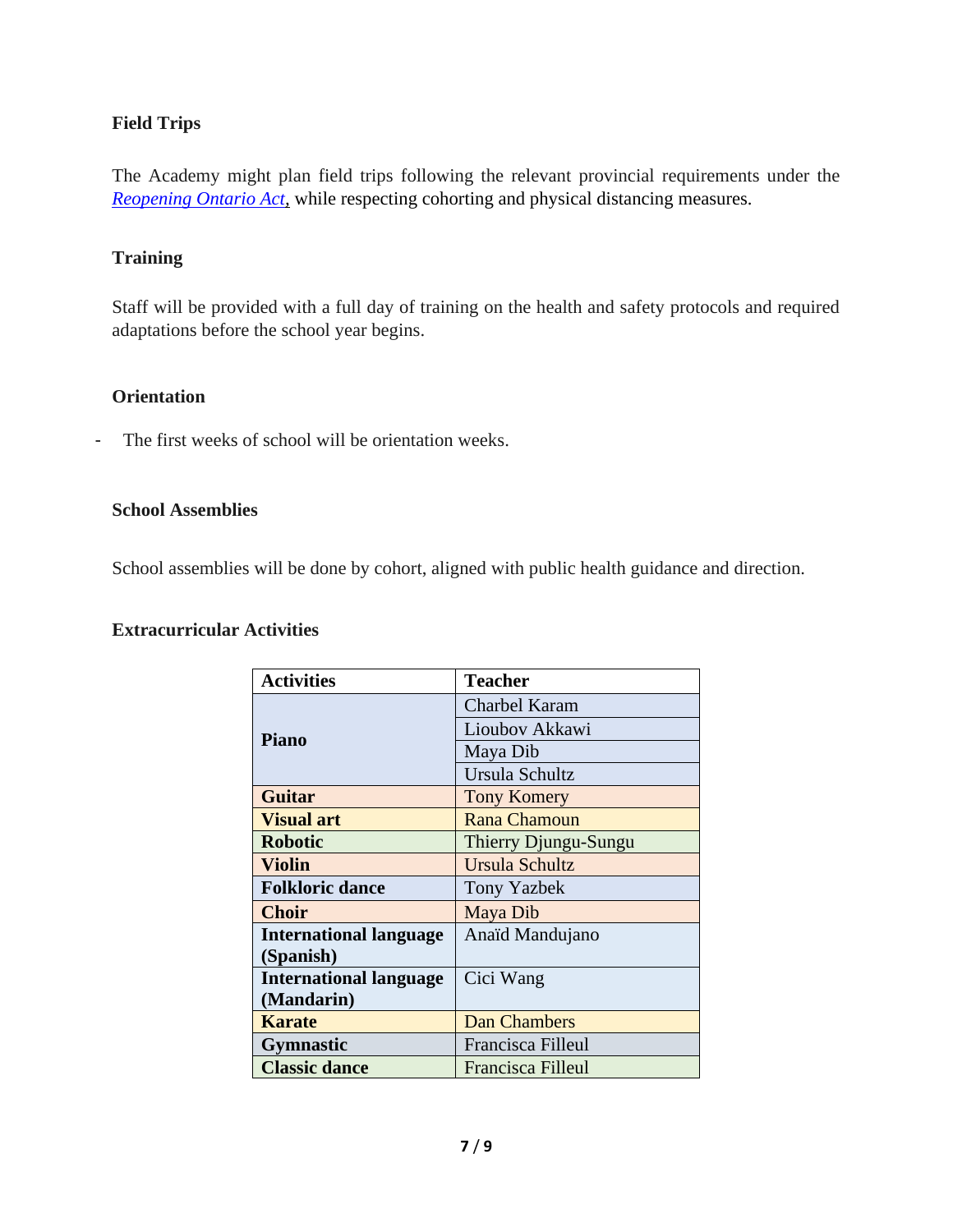## **Cleaning Products**

- The products having a Drug Identification Number (DIN) and providing both the cleaning and disinfection action will be used.
- In each classroom, students will have access to hand sanitizer and wipes.

## **Cleaning Program**

## **High Touch Surfaces:**

- These surfaces include washrooms (toilet fixtures, faucets), eating areas (tables, sinks, countertops), doorknobs, light switches, handles, desks, phones, keyboards, touch screens, push buttons, handrails, computers, photocopiers, sports equipment.
- They will be cleaned and disinfected three times daily at a minimum. However, more frequent cleaning and disinfection may be necessary, depending on the frequency of use and extent of soilage.

**Outdoor Surfaces**: The balloons will be disinfected after each recess.

**Shared Objects**: Use of shared objects will be very limited, as much as possible; otherwise, the objects will be cleaned between each use.

#### **Isolation Room**

- The Academy will have a room that can be used should a student or staff member become ill. This room will be cleaned after each use.
- The isolated student will be supervised with physical distancing maintained.

## **Suspected of Having COVID-19 at School**

- Any student who develops COVID-19 symptoms while in school will be immediately separated from others, in the isolation room, until the parent's arrival.
- Parents will be contacted and must come immediately to pick up their child.
- Once the child leaves the school, there will be cleaning and disinfection of the contaminated areas. Items used by the Individual and all surfaces within two meters of the person with illness will be cleaned and disinfected. All items that cannot be cleaned (paper, books, etc.) will be removed and stored in a sealed container for a minimum of 7 days.